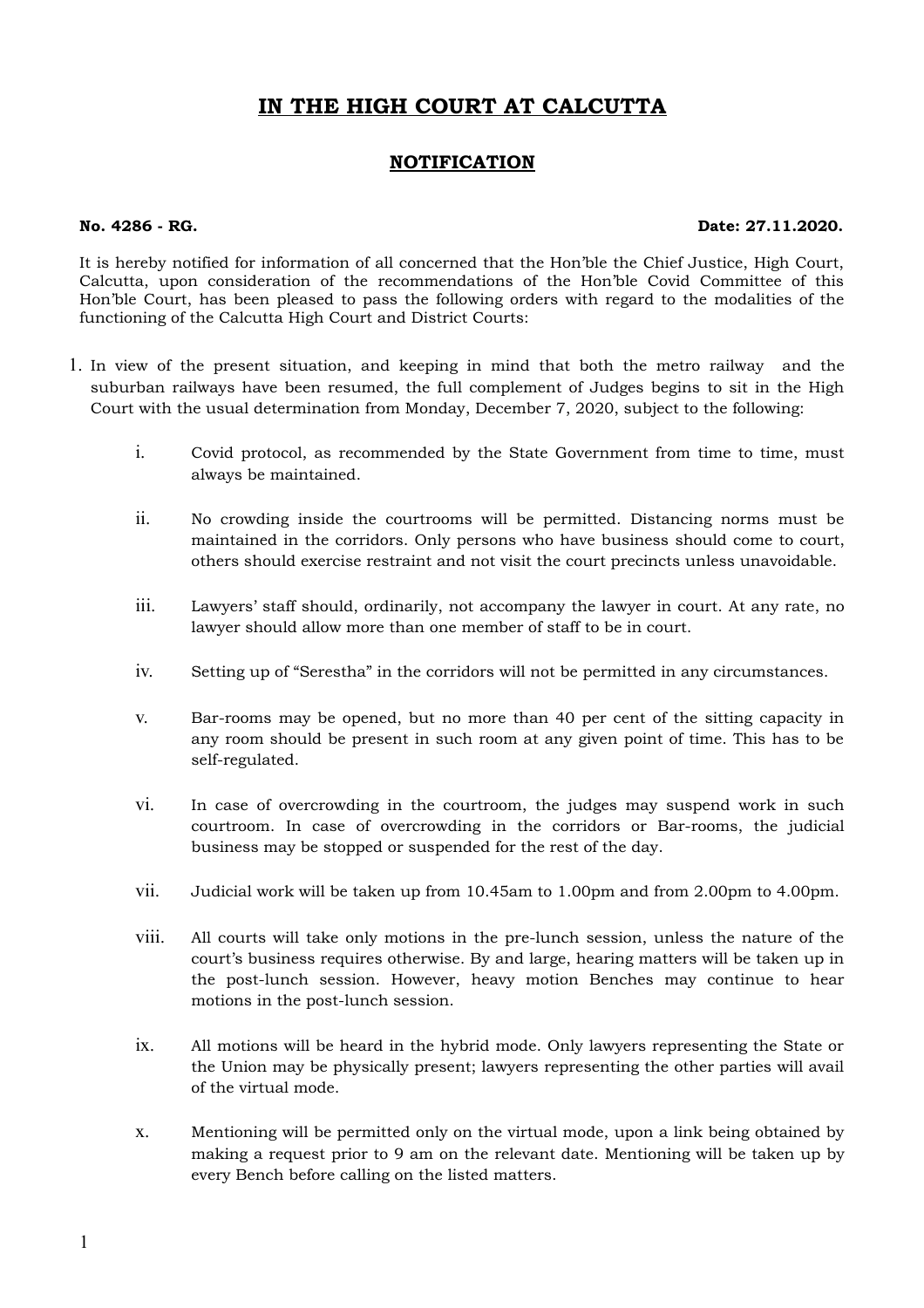- xi. For hearing matters, any party may be represented on the virtual mode; but all the parties may be represented in physical form subject to the maximum number of lawyers in a courtroom not exceeding seven in the smaller courtrooms and 12 in the larger courtrooms. Courtroom nos. 1,8,11,12,16 and 37 will be regarded as the larger courtrooms. Witness actions in suits (oral evidence) will be regarded as final hearing matters.
- xii. Commercial and original side (other than writ matters) courts will be on the third floor of the Centenary Building. Criminal courts will be on the first and second floors of the Centenary Building. All other courts will be in the Main Building.
- 2. Though some of the Bar-rooms may have already opened, most Bar-rooms should remain closed and open only on December 7, 2020. The Administration will ensure sanitisation of all rooms, including Bar-rooms, at least twice before December 7, 2020 and, thereafter on a weekly or need-based basis.
- 3. All High Court employees should be ready to report for duty in court from December 1, 2020, subject to the policy of rotation that may be adopted to avoid overcrowding in the departments. However, all Recording Officers on the Appellate Side and all Assistant Registrars (Court Recording) on the Original Side should report for duty from December 1, 2020. The Registrar-General will be the final authority in deciding which departments may have rotational duties. Saturdays, other than the second and fourth Saturdays, will be working days for High Court employees.
- 4. There will be no transport supplement for High Court employees from December 1, 2020.
- 5. Except for matters pertaining to the Circuit Benches at Port Blair and Jalpaiguri, all other matters have to be filed physically. Colour-coded files have been arranged to distinguish the Port Blair matters and the Jalpaiguri matters from the matters pertaining to the Principal Bench. Upon matters being filed before the Principal Bench, the relevant files will now be forwarded to the appropriate departments and therefrom to the relevant Benches. Accumulation of all files in courtrooms nos. 21 and 22 will be discontinued.
- 6. Port Blair matters will be taken up every Wednesday. In case of urgency, a request may be made by e-mail to the secretariat of the Hon'ble the Chief Justice at **chc.andaman.up@gmail.com** for the relevant matter to be placed before the regular Bench or any other bench as the Hon'ble the Chief Justice may direct.
- 7. Jalpaiguri matters will appear before the relevant Benches having determination.
- 8. The daily cause-list will only be published on the website. Every effort will be made to ensure that the list is published by 7.00 pm on the previous day for the next working day.
- 9. Unless the situation deteriorates, Circuit Benches at Port Blair and Jalpaiguri should be resumed in January, 2021.
- 10. As far as the District Judiciary is concerned, every effort should be made to resume normal functioning in the courts, depending on the situation prevailing in the relevant city or town. Matters other than final hearing matters should be encouraged to be conducted on the virtual mode by parties other than the State and the Union. Final hearing matters, including criminal trial and civil suits, should resume as expeditiously as possible. All courts should enforce the Covid protocol and ensure the presence of all employees, subject to any rotational duty policy that the District Judge may adopt. No matter should be adjourned without a returnable date being immediately indicated.